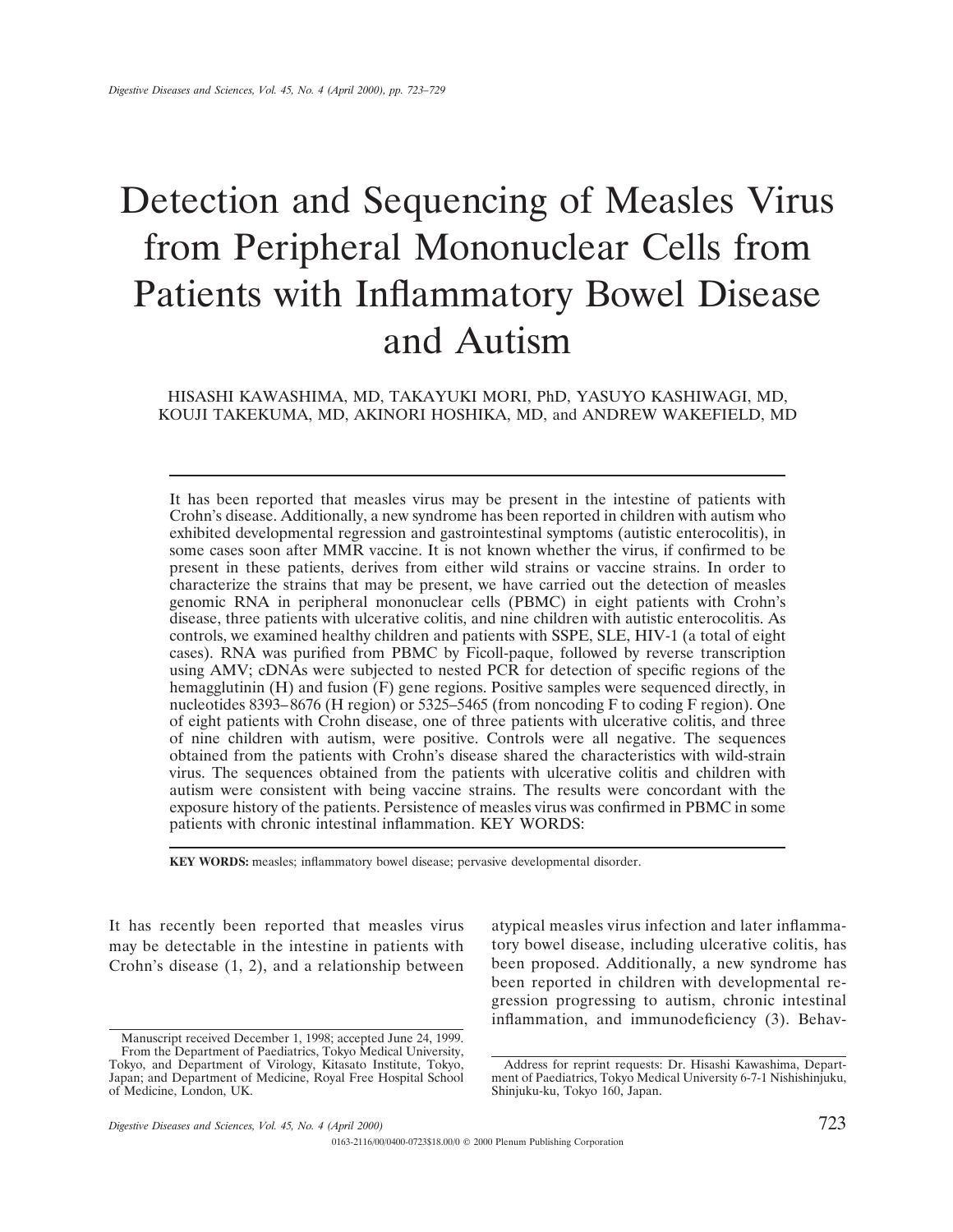

The number of the nucleotide is based on the genomic location of the AIK-C strain.

**Fig 1.** Design of primers for RT-PCR.

|  |  | TABLE 1. SEOUENCE DATA FOR POSITIVE SAMPLES OBTAINED FROM IBD PATIENTS |
|--|--|------------------------------------------------------------------------|
|--|--|------------------------------------------------------------------------|

|                | 8393 | 8401                                               | 8411         | 8421 | 8431 | 8441                                                                                    | 8451 | 8461 |
|----------------|------|----------------------------------------------------|--------------|------|------|-----------------------------------------------------------------------------------------|------|------|
| $MCS^*$        |      |                                                    |              |      |      | AAGTTGCG AATGGAGACA TGCTTCCAGC AGGCGTGTAA GGGTAAAATC CAAGCACTCT GCGAGAATCC CGAGTGGGCA   |      |      |
| Crohn's        |      |                                                    |              |      |      |                                                                                         |      |      |
| disease        |      |                                                    |              |      |      |                                                                                         |      |      |
| UC             |      |                                                    |              |      |      |                                                                                         |      |      |
| Autistic child |      |                                                    |              |      |      |                                                                                         |      |      |
| Autistic child |      |                                                    |              |      |      |                                                                                         |      |      |
| Autistic child |      |                                                    |              |      |      |                                                                                         |      |      |
|                | 8471 | 8481                                               | 8491         | 8501 | 8511 | 8521                                                                                    | 8531 | 8541 |
| <b>MCS</b>     |      |                                                    |              |      |      | CCATTGAAGG ATAACAGGAT TCCTTCATAC GGGGTCTTGT CTGTTGATCT GAGTCTGACA GTTGAGCTTA AAATCAAAAT |      |      |
| Crohn's        |      |                                                    |              |      |      |                                                                                         |      |      |
| disease        |      |                                                    |              |      |      |                                                                                         |      |      |
| UC             |      |                                                    |              |      |      |                                                                                         |      |      |
|                |      |                                                    |              |      |      |                                                                                         |      |      |
|                |      |                                                    |              |      |      |                                                                                         |      |      |
| Autistic child |      |                                                    |              |      |      |                                                                                         |      |      |
|                | 8551 | 8561                                               | 8571<br>8581 |      | 8591 | 8601                                                                                    | 8611 | 8621 |
| <b>MCS</b>     |      |                                                    |              |      |      | TGCTTCGGGA TTCGGGCCAT TGATCACACA CGGTTCAGGG ATGGACCTAT ACAAATCCAA CCACAACAAT GTGTATTGGC |      |      |
| Crohn's        |      |                                                    |              |      |      |                                                                                         |      |      |
| disease        |      |                                                    |              |      |      |                                                                                         |      |      |
| UC             |      |                                                    |              |      |      |                                                                                         |      |      |
| Autistic child |      |                                                    |              |      |      |                                                                                         |      |      |
| Autistic child |      |                                                    |              |      |      |                                                                                         |      |      |
| Autistic child |      |                                                    |              |      |      |                                                                                         |      |      |
|                | 8631 | 8641                                               | 8651         | 8661 | 8671 |                                                                                         |      |      |
| <b>MCS</b>     |      | TGACTATCCC GCCAATGAAG AACCTAGCCT TAGGTGTAAT CAACAC |              |      |      |                                                                                         |      |      |
| Crohn's        |      |                                                    |              |      |      |                                                                                         |      |      |
| disease        |      |                                                    |              |      |      |                                                                                         |      |      |
| UC             |      |                                                    |              |      |      |                                                                                         |      |      |
| Autistic child |      |                                                    |              |      |      |                                                                                         |      |      |
| Autistic child |      |                                                    |              |      |      |                                                                                         |      |      |
| Autistic child |      |                                                    |              |      |      |                                                                                         |      |      |

\* Majority consequences sequence of the measles virus H region antigenomic using all wild-type and vaccine strain sequences from GenEMBL on June 1, 1994.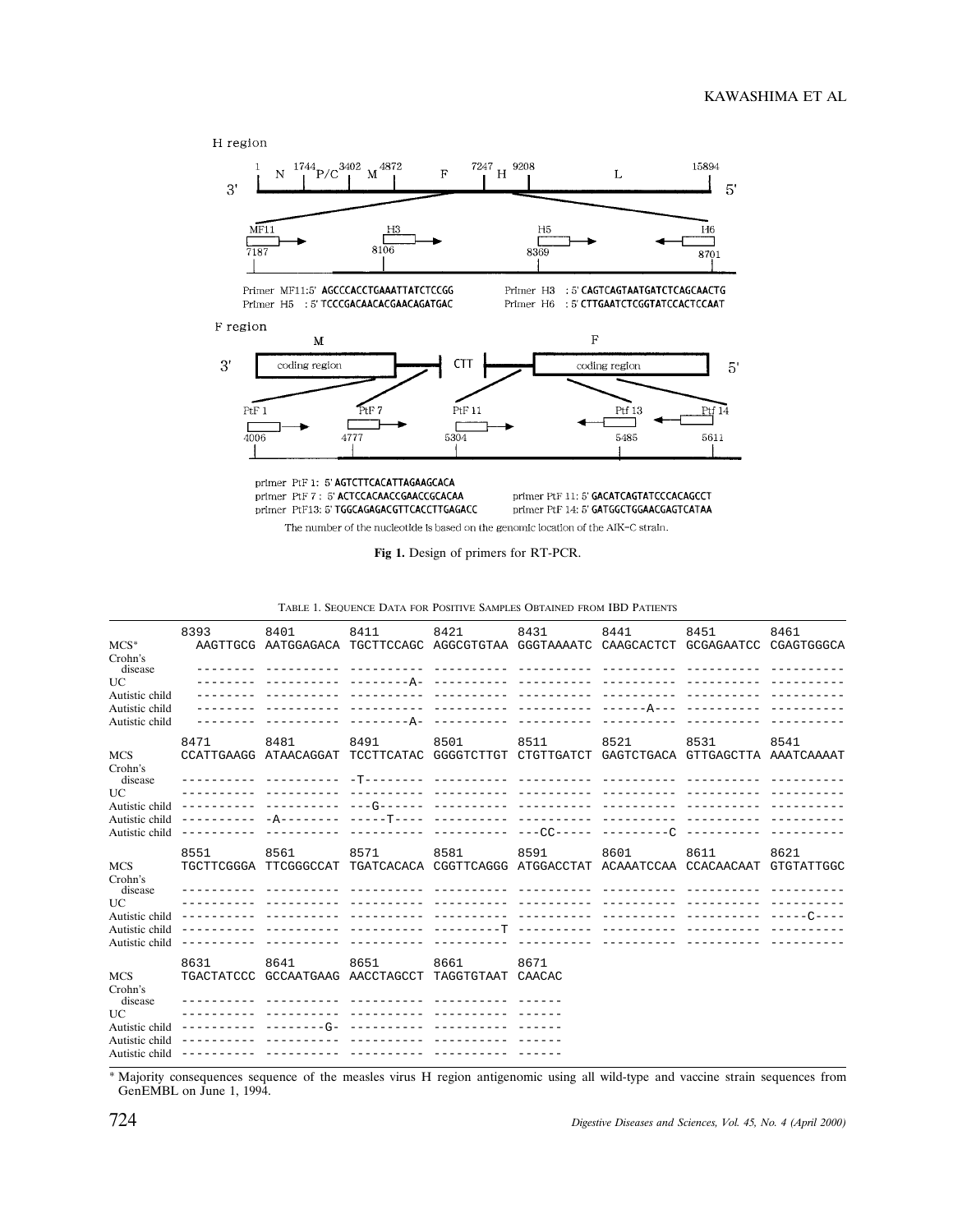## MEASLES VIRUS FROM PBMC FROM PATIENTS WITH IBD

|  |  | TABLE 2. COMPARISON OF SEOUENCE DATA FOR POSITIVE SAMPLES OBTAINED FROM IBD PATIENTS WITH VACCINE AND SPORADIC STRAINS |  |  |  |  |  |
|--|--|------------------------------------------------------------------------------------------------------------------------|--|--|--|--|--|
|--|--|------------------------------------------------------------------------------------------------------------------------|--|--|--|--|--|

| $MCS*$<br>Vaccine (Schwarz)               | 8393<br>AAGTTGCG  | 8401                                               | 8411                   | 8421 | 8431<br>AATGGAGACA TGCTTCCAGC AGGCGTGTAA GGGTAAAATC CAAGCACTCT GCGAGAATCC CGAGTGGCA     | 8441 | 8451 | 8461 |
|-------------------------------------------|-------------------|----------------------------------------------------|------------------------|------|-----------------------------------------------------------------------------------------|------|------|------|
| Sporadic wild strain                      | $- - - - - - - -$ |                                                    |                        |      |                                                                                         |      |      |      |
| Edmonston (1960)<br>$-1985$               |                   |                                                    |                        |      |                                                                                         |      |      |      |
| 1985-89                                   |                   |                                                    |                        |      |                                                                                         |      |      |      |
| $1990 -$                                  |                   |                                                    |                        |      |                                                                                         |      |      |      |
| Crohn's disease                           |                   |                                                    |                        |      |                                                                                         |      |      |      |
| UC                                        |                   | $------A-$                                         |                        |      |                                                                                         |      |      |      |
| Autistic child                            |                   |                                                    |                        |      |                                                                                         |      |      |      |
| Autistic child                            |                   |                                                    |                        |      |                                                                                         |      |      |      |
| Autistic child                            |                   |                                                    |                        |      |                                                                                         |      |      |      |
|                                           | 8471              | 8481                                               | 8491                   | 8501 | 8511                                                                                    | 8521 | 8531 | 8541 |
| <b>MCS</b>                                |                   |                                                    |                        |      | CCATTGAAGG ATAACAGGAT TCCTTCATAC GGGGTCTTGT CTGTTGATCT GAGTCTGACA GTTGAGCTTA AAATCAAAAT |      |      |      |
| Vaccine (Schwarz)<br>Sporadic wild strain |                   |                                                    |                        |      |                                                                                         |      |      |      |
| $-1985$                                   |                   |                                                    |                        |      |                                                                                         |      |      |      |
| 1985-89                                   |                   |                                                    |                        |      |                                                                                         |      |      |      |
| 1990-                                     |                   |                                                    |                        |      |                                                                                         |      |      |      |
| Crohn's disease                           |                   |                                                    |                        |      |                                                                                         |      |      |      |
| UC.                                       |                   |                                                    |                        |      |                                                                                         |      |      |      |
| Autistic child                            |                   |                                                    |                        |      |                                                                                         |      |      |      |
| Autistic child<br>Autistic child          |                   |                                                    |                        |      |                                                                                         |      |      |      |
|                                           | 8551              | 8561                                               | 8571                   | 8581 | 8591                                                                                    | 8601 | 8611 | 8621 |
| MCS                                       |                   |                                                    |                        |      | TGCTTCGGGA TTCGGGCCAT TGATCACACA CGGTTCAGGG ATGGACCTAT ACAAATCCAA CCACAACAAT GTGTATTGGC |      |      |      |
| Vaccine (Schwarz)                         |                   |                                                    | _________ __           |      |                                                                                         |      |      |      |
| Sporadic wild strain                      |                   |                                                    |                        |      | __________                                                                              |      |      |      |
| $-1985$                                   |                   |                                                    |                        |      |                                                                                         |      |      |      |
| 1985-89                                   |                   |                                                    |                        |      |                                                                                         |      |      |      |
| 1990-                                     |                   |                                                    |                        |      |                                                                                         |      |      |      |
| Crohn's disease                           |                   |                                                    |                        |      |                                                                                         |      |      |      |
| UC.                                       |                   |                                                    |                        |      |                                                                                         |      |      |      |
| Autistic child                            |                   |                                                    |                        |      |                                                                                         |      |      |      |
| Autistic child                            |                   |                                                    |                        |      |                                                                                         |      |      |      |
| Autistic child                            |                   |                                                    |                        |      |                                                                                         |      |      |      |
|                                           | 8631              | 8641                                               | 8651                   | 8661 | 8671                                                                                    |      |      |      |
| <b>MCS</b>                                |                   | TGACTATCCC GCCAATGAAG AACCTAGCCT TAGGTGTAAT CAACAC |                        |      |                                                                                         |      |      |      |
| Vaccine (Schwarz)                         |                   |                                                    | ______ ___________ ___ |      |                                                                                         |      |      |      |
| Sporadic wild strain                      |                   | – A–                                               | -------- ----------    |      |                                                                                         |      |      |      |
| $-1985$<br>1985-89                        |                   |                                                    |                        |      |                                                                                         |      |      |      |
| 1990-                                     |                   |                                                    |                        |      |                                                                                         |      |      |      |
| Crohn's disease                           |                   |                                                    |                        |      |                                                                                         |      |      |      |
| UC                                        |                   |                                                    |                        |      |                                                                                         |      |      |      |
| Autistic child                            |                   | ------ --------G- ----------                       |                        |      |                                                                                         |      |      |      |
| Autistic child                            |                   | -------- ---------- --------                       |                        |      |                                                                                         |      |      |      |
| Autistic child                            |                   | _________ ___________ _______                      |                        |      |                                                                                         |      |      |      |

\* Majority consequences sequence of the measles virus H region antigenomic using all wild-type and vaccine strain sequences from GenEMBL on June 1, 1994.

ioral symptoms developed soon after MMR vaccination in the majority of cases.

Previous RT-PCR-based studies have failed to identify measles virus RNA in the intestinal tissues of patients with Crohn's disease (4–6). We have reported the detection of measles virus genomic RNA in the peripheral blood of both adults and children with autoimmune hepatitis, and we have presented the nucleotide differences in the H region between vaccine and wild strains (7). Applying the same technology, in this study we have investigated the sequences of the H and F regions of the measles genome in the peripheral mononuclear cells of patients with either Crohn's disease, ulcerative colitis, or autistic enterocolitis.

## **MATERIALS AND METHODS**

Of the patients with typical inflammatory bowel disease (IBD), there were eight cases of Crohn's disease (three Japanese and five UK cases) (18–34 years of age), and three cases with ulcerative colitis (one Japanese and two UK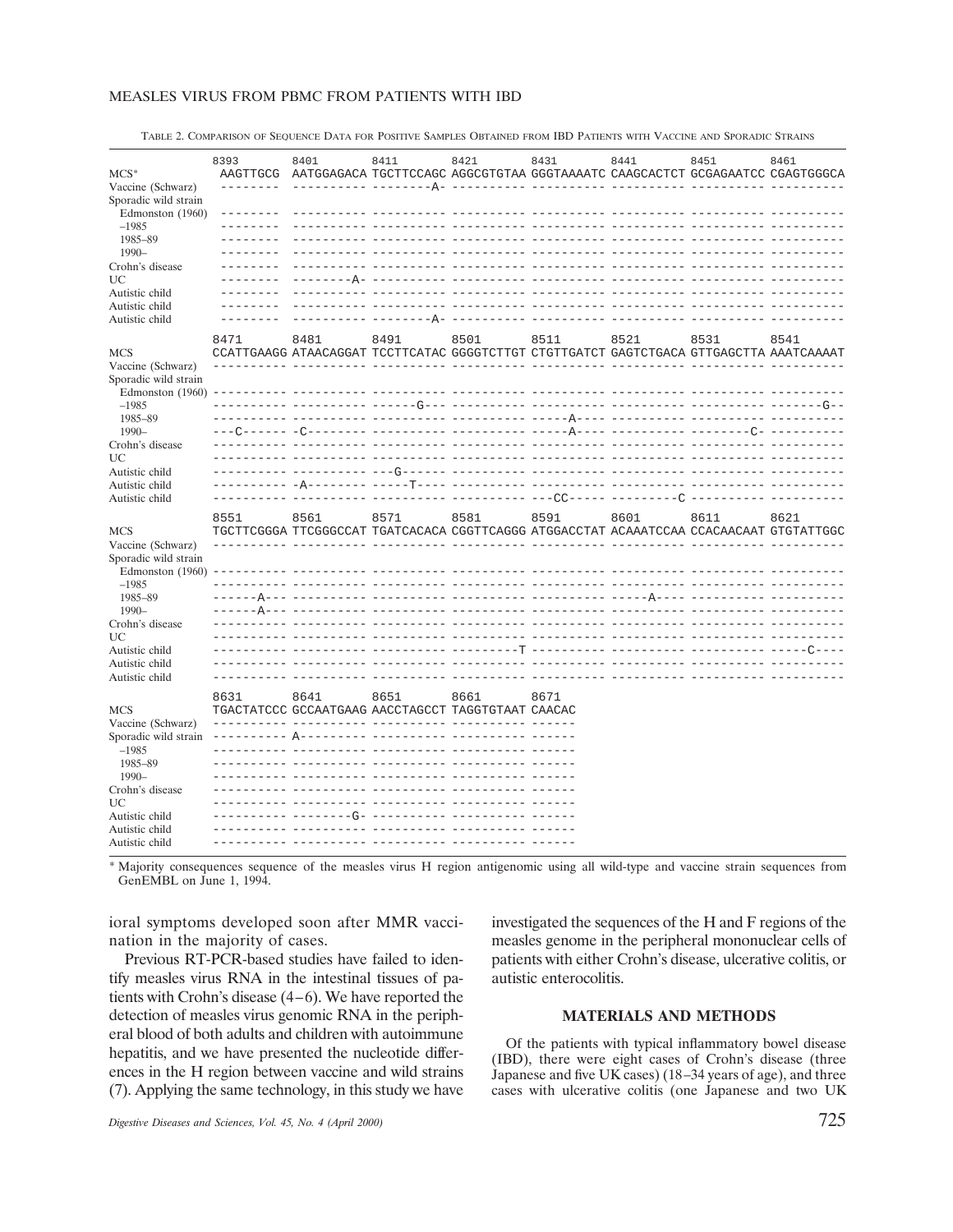|  | TABLE 3. COMPARISON OF SEOUENCE DATA OBTAINED FROM PATIENT WITH CROHN'S DISEASE IN F REGION WITH VACCINE STRAINS AND |                       |  |  |  |
|--|----------------------------------------------------------------------------------------------------------------------|-----------------------|--|--|--|
|  |                                                                                                                      | SPORADIC WILD STRAINS |  |  |  |

|                                       | 5325                                                                                                   | 5383                 |
|---------------------------------------|--------------------------------------------------------------------------------------------------------|----------------------|
| AIK-C                                 | CTCCAAGTCCCCCGGTCTCCTCCTCTTCTCGAAGGGACCAAAAGATCAATCCACCACACCCGACGACACT                                 |                      |
| $FF-8$                                |                                                                                                        |                      |
| <b>TO-97</b>                          |                                                                                                        |                      |
| Edmonston                             |                                                                                                        |                      |
| Edmonston wild                        |                                                                                                        |                      |
| 1984                                  |                                                                                                        |                      |
| 1988                                  |                                                                                                        |                      |
| 1988                                  |                                                                                                        | ----------           |
| 1989                                  |                                                                                                        | ____________________ |
| 1992                                  |                                                                                                        |                      |
| 1993                                  |                                                                                                        |                      |
| 1993                                  |                                                                                                        |                      |
| 1994                                  |                                                                                                        |                      |
| 1994                                  | __________________________________                                                                     |                      |
| Crohn's disease                       | ______________________________                                                                         |                      |
| AIK-C<br>$FF-8$<br>TO-97<br>Edmonston | CAACTCCCCACCCCTAAAGGAGACACCGGGAATCCCAGAATCAAGACTCATCCAATGTCCATCATGGGTCT<br>___________________________ |                      |
| Edmonston wild                        |                                                                                                        |                      |
| 1984                                  |                                                                                                        |                      |
| 1988                                  |                                                                                                        |                      |
| 1988                                  |                                                                                                        |                      |
| 1989                                  | -----------------                                                                                      |                      |
| 1992                                  | ---------------C---------------------C                                                                 | _______________      |
| 1993                                  | ----------A---C---------------                                                                         | --------------       |
| 1993                                  |                                                                                                        |                      |
| 1993                                  |                                                                                                        |                      |
| 1994                                  | ------------                                                                                           | <u>– – – – – G</u>   |
| 1994                                  |                                                                                                        |                      |
| Crohn's disease                       |                                                                                                        |                      |
|                                       |                                                                                                        |                      |

cases) (15–31 years of age). Nine children with autistic enterocolitis—proven by ileocolonoscopy and histology were all UK cases (3–10 years of age). These children have been reported on elsewhere. All had ileal lymphoid nodular hyperplasia and nonspecific colitis [neither Crohn's disease nor ulcerative colitis  $(3)$ ]. Twenty-two healthy controls, two HIV-infected patients, and four patients with SLE were also studied.

The methods of reverse transcriptase–polymerase chain reaction (RT-PCR) and direct sequencing was performed as follows: Peripheral blood mononuclear cells (PBMC) obtained from patients and healthy controls were purified by using Ficoll-paque (Pharmacia Biotech) gradient centrifugation from 5 ml of heparinized blood. After washing, RNA was extracted by the acid guanidinium–thiocyanate– phenol–chloroform method, as reported by Chomczynski et al (8). RT-PCR and direct sequencing was performed in a similar way as reported by Nakayama et al (9). cDNA synthesis for the F region and the H region by AMV reverse transcriptase (Life Science) was done with the use of specific adaptor primers named MF1. The first and second rounds of nested PCR were performed as described previously (9). The design of the oligonucleotide primers is given in Figure 1. All oligonucleotide primers were synthesized with reference to the sequence of the AIKC strain reported by Mori (10). Amplification of cDNA by PCR was undertaken using a Perkin-Elmer DNA Thermal Cycler (Applied Biosystems Japan, Inc., Tokyo, Japan). The amplification products were separated by electrophoresis using NuSeive 3:1 agarose (FMC, Rockland, Maine) and stained with ethidium bromide. To confirm the specificity and to identify the strain characteristics, the fragments were sequenced directly with Taq Dye Primer Cycle Sequencing Kit (Applied Biosystems Japan, Inc., Tokyo, Japan) and analyzed using a model 373A sequencer (Applied Biosystems Foster City, California).

#### **RESULTS**

The H gene sequences obtained from peripheral mononuclear cells are shown in Table 1. One of eight patients with Crohn's disease, a 31-year-old Japanese male who was infected with measles virus at the age of 8, was positive. One of three patients with ulcerative colitis, a 24-year old Japanese female vaccinated at the age of 1, was positive. Three of nine patients with autism were positive for measles H gene by RT-PCR. Sequences were obtained from all brain tissue samples from cases of SSPE (Table 1), but not from PBMC from other cases of confirmed SSPE. Samples from healthy controls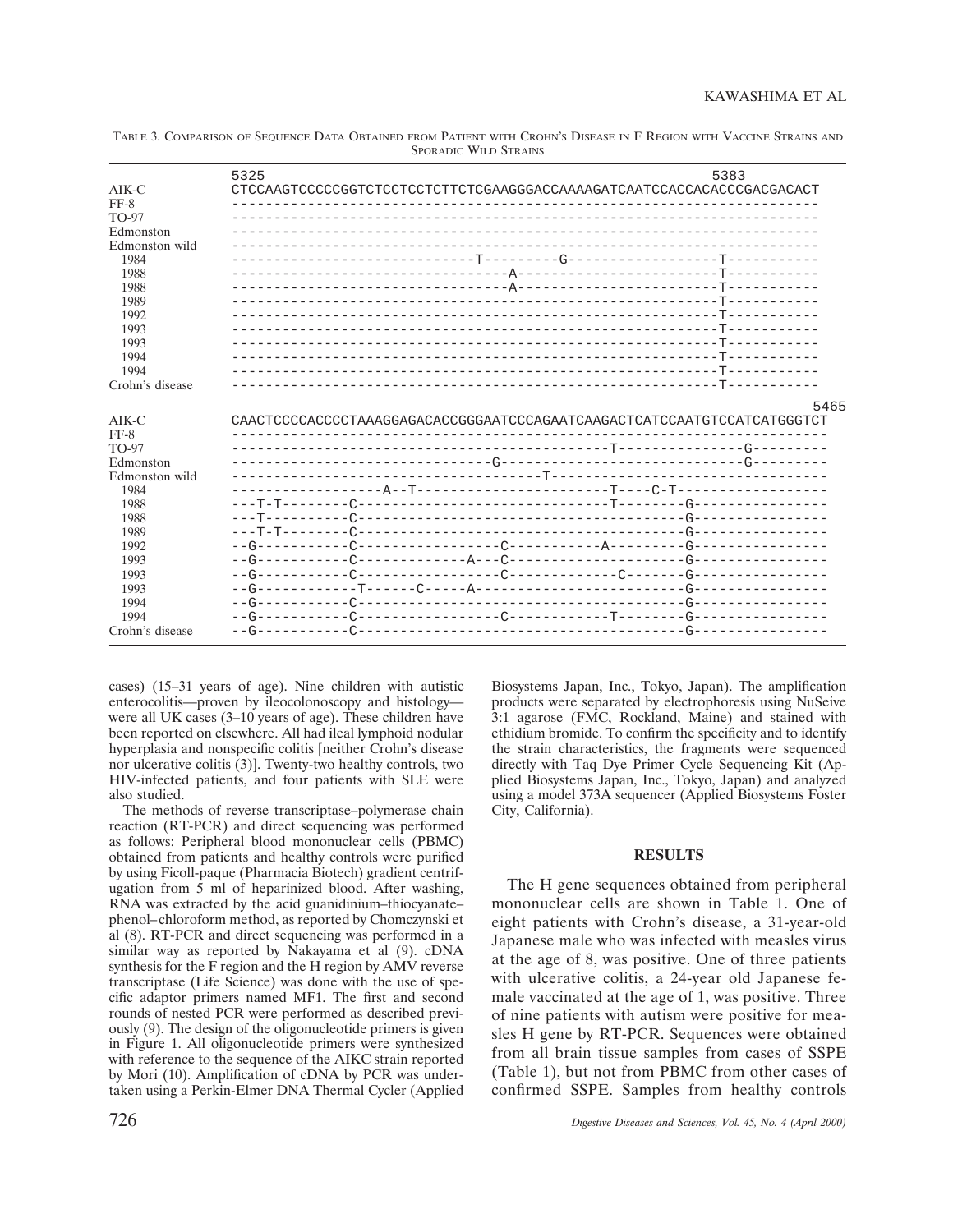## MEASLES VIRUS FROM PBMC FROM PATIENTS WITH IBD

|  |  |  |  | TABLE 4. COMPARISON OF SEOUENCE DATA FOR POSITIVE SAMPLES OBTAINED FROM IBD PATIENTS WITH SSPE STRAINS |  |  |  |
|--|--|--|--|--------------------------------------------------------------------------------------------------------|--|--|--|
|--|--|--|--|--------------------------------------------------------------------------------------------------------|--|--|--|

| $\ensuremath{\mathsf{MCS}^*}\xspace$<br>Crohn's disease | 8393<br>AAGTTGCG<br>-------- | 8401                                                                                            | 8411<br>AATGGAGACA TGCTTCCAGC AGGCGTGTAA GGGTAAAATC CAAGCACTCT GCGAGAATCC CGAGTGGGCA | 8421<br>$\begin{array}{cccccccccc} \bot & \bot & \bot & \bot & \bot & \bot \end{array}$ | 8431                                   | 8441        | 8451      | 8461                       |
|---------------------------------------------------------|------------------------------|-------------------------------------------------------------------------------------------------|--------------------------------------------------------------------------------------|-----------------------------------------------------------------------------------------|----------------------------------------|-------------|-----------|----------------------------|
| UC.<br>Autistic child                                   | --------<br>---------        |                                                                                                 | ----------                                                                           | $---A - --- --- --- -$<br>_________________________                                     | -- ----------- --------                | ___________ |           |                            |
| Autistic child                                          | --------                     |                                                                                                 |                                                                                      |                                                                                         | ---------- ---------- -------A--- ---- |             |           |                            |
| Autistic child<br>SSPE 81 (UK)                          | $- - - - -$                  |                                                                                                 | $---A-$                                                                              |                                                                                         |                                        |             |           |                            |
| SSPE 83 (UK)                                            | --------                     |                                                                                                 |                                                                                      |                                                                                         |                                        |             |           |                            |
| <b>SSPE 214 (UK)</b><br><b>SSPE 300 (UK)</b>            |                              |                                                                                                 |                                                                                      |                                                                                         |                                        |             |           |                            |
| SSPE 75 (Japan)                                         |                              |                                                                                                 |                                                                                      |                                                                                         |                                        |             |           |                            |
| SSPE 92 (Japan)                                         |                              |                                                                                                 |                                                                                      |                                                                                         |                                        |             |           |                            |
| <b>MCS</b><br>Crohn's disease                           | 8471                         | 8481<br>CCATTGAAGG ATAACAGGAT TCCTTCATAC GGGGTCTTGT CTGTTGATCT GAGTCTGACA GTTGAGCTTA AAATCAAAAT | 8491                                                                                 | 8501<br>$\frac{1}{2}$                                                                   | 8511<br>$\frac{1}{2}$<br>$\frac{1}{2}$ | 8521        | 8531      | 8541                       |
| UC                                                      |                              |                                                                                                 |                                                                                      |                                                                                         |                                        |             |           |                            |
| Autistic child<br>Autistic child                        |                              |                                                                                                 |                                                                                      |                                                                                         |                                        |             |           |                            |
| Autistic child                                          |                              |                                                                                                 |                                                                                      |                                                                                         |                                        |             | _________ |                            |
| SSPE 81 (UK)                                            |                              |                                                                                                 |                                                                                      |                                                                                         |                                        |             |           |                            |
| SSPE 83 (UK)<br><b>SSPE 214 (UK)</b>                    |                              |                                                                                                 |                                                                                      |                                                                                         |                                        |             |           | --- エ                      |
| <b>SSPE 300 (UK)</b>                                    |                              |                                                                                                 |                                                                                      |                                                                                         |                                        |             |           |                            |
| SSPE 75 (Japan)<br>SSPE 92 (Japan)                      |                              |                                                                                                 |                                                                                      |                                                                                         |                                        |             |           | – – – – – <del>G</del> – – |
|                                                         | 8551                         | 8561                                                                                            | 8571                                                                                 | 8581                                                                                    | 8591                                   | 8601        | 8611      | 8621                       |
| <b>MCS</b><br>Crohn's disease                           |                              | TGCTTCGGGA TTCGGGCCAT TGATCACACA CGGTTCAGGG ATGGACCTAT ACAAATCCAA CCACAACAAT GTGTATTGGC         |                                                                                      |                                                                                         |                                        |             |           |                            |
| UC                                                      |                              |                                                                                                 |                                                                                      |                                                                                         |                                        |             |           |                            |
| Autistic child<br>Autistic child                        |                              |                                                                                                 |                                                                                      |                                                                                         | --------- ---------- ----------- ----  |             |           |                            |
| Autistic child                                          |                              |                                                                                                 |                                                                                      |                                                                                         |                                        |             |           |                            |
| SSPE 81 (UK)<br>SSPE 83 (UK)                            |                              |                                                                                                 |                                                                                      |                                                                                         |                                        |             |           |                            |
| <b>SSPE 214 (UK)</b>                                    |                              |                                                                                                 |                                                                                      |                                                                                         |                                        |             |           |                            |
| <b>SSPE 300 (UK)</b>                                    |                              |                                                                                                 |                                                                                      | ---------                                                                               |                                        |             |           |                            |
| SSPE 75 (Japan)<br>SSPE 92 (Japan)                      |                              |                                                                                                 |                                                                                      | ___________                                                                             |                                        |             |           | $-C-$                      |
| <b>MCS</b><br>Crohn's disease<br>UC.<br>Autistic child  | 8631                         | 8641<br>TGACTATCCC GCCAATGAAG AACCTAGCCT TAGGTGTAAT CAACAC                                      | 8651                                                                                 | 8661                                                                                    | 8671                                   |             |           |                            |
|                                                         |                              |                                                                                                 |                                                                                      |                                                                                         |                                        |             |           |                            |
|                                                         |                              |                                                                                                 | -- -----------                                                                       | ___________                                                                             |                                        |             |           |                            |
|                                                         |                              |                                                                                                 | -----G- ----------                                                                   | $\frac{1}{2}$                                                                           |                                        |             |           |                            |
| Autistic child                                          |                              |                                                                                                 |                                                                                      |                                                                                         |                                        |             |           |                            |
| Autistic child<br>SSPE $81$ (UK)                        |                              |                                                                                                 |                                                                                      |                                                                                         |                                        |             |           |                            |
| SSPE 83 (UK)                                            |                              |                                                                                                 |                                                                                      |                                                                                         |                                        |             |           |                            |
| <b>SSPE 214 (UK)</b><br><b>SSPE 300 (UK)</b>            |                              |                                                                                                 | ------ --------                                                                      |                                                                                         |                                        |             |           |                            |
| SSPE 75 (Japan)<br>SSPE 92 (Japan)                      |                              |                                                                                                 |                                                                                      | $-G-------$<br>___________                                                              |                                        |             |           |                            |

\* Majority consequences sequence of the measles virus H region antigenomic using all wild-type and vaccine strain sequences from GenEMBL on June 1, 1994.

and patients with other diseases were all negative. The sequencing data of the H and F regions are shown in Tables 2 and 3. The sequences of wild strains were obtained from data reported by Nakayama et al (9). The sequences obtained from the patient with Crohn's disease showed the characteristics of wild strains. Sequences obtained from the patients with ulcerative colitis and children with autism, were more consistent with the characteristics of the vaccine strain (Table 1). These results were in agreement with the exposure histories of the patients. According to the sequence data of the F region from the patient with Crohn's disease, the measles virus was classified as a sporadic strain that circulated in Japan after 1985.

Comparison between the sequencing data of the H region with that of SSPE strains is shown in Table 4. There were no common differences within the data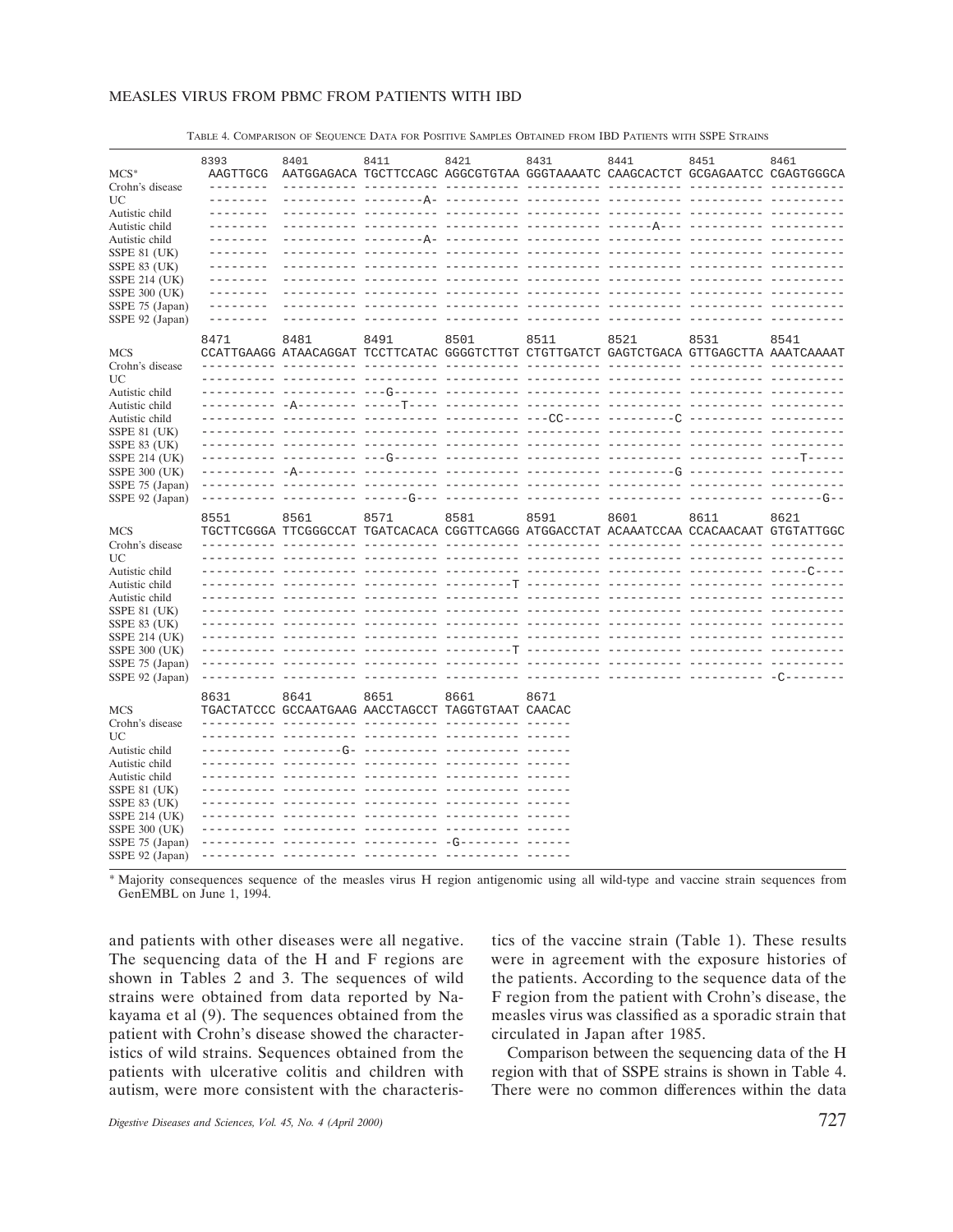| $AIK-C$         | 5395<br>5465<br>CAACTCCCCACCCCTAAAGGAGACACCGGGAATCCCAGAATCAAGACTCATCCA <b>ATG</b> TCCATC <b>ATG</b> GGTCT |  |                                        |  |       |                    |  |  |  |
|-----------------|-----------------------------------------------------------------------------------------------------------|--|----------------------------------------|--|-------|--------------------|--|--|--|
| $FF-8$          |                                                                                                           |  |                                        |  |       |                    |  |  |  |
| TO-97           |                                                                                                           |  |                                        |  |       |                    |  |  |  |
| Edmonston       |                                                                                                           |  |                                        |  |       |                    |  |  |  |
| Edmonston wild  |                                                                                                           |  |                                        |  |       |                    |  |  |  |
| 1984            |                                                                                                           |  |                                        |  |       |                    |  |  |  |
| 1988            |                                                                                                           |  |                                        |  |       |                    |  |  |  |
| 1988            |                                                                                                           |  |                                        |  |       |                    |  |  |  |
| 1989            |                                                                                                           |  |                                        |  |       |                    |  |  |  |
| 1992            | $- -G - - - - - - - -$                                                                                    |  |                                        |  |       | -C---------------- |  |  |  |
| 1993            | $- - G -$                                                                                                 |  |                                        |  |       |                    |  |  |  |
| 1993            |                                                                                                           |  |                                        |  |       |                    |  |  |  |
| 1993            |                                                                                                           |  |                                        |  |       |                    |  |  |  |
| 1994            | $---G-$                                                                                                   |  | ---------------------------------G-    |  |       |                    |  |  |  |
| 1994            |                                                                                                           |  | ---------------C-----------T------     |  | $-G-$ |                    |  |  |  |
| Crohn's disease |                                                                                                           |  | -------------------------------------G |  |       |                    |  |  |  |
| <b>SSPE 75</b>  |                                                                                                           |  |                                        |  |       |                    |  |  |  |
| SSPE 92         |                                                                                                           |  |                                        |  |       |                    |  |  |  |

TABLE 5. COMPARISON OF SEQUENCE DATA OBTAINED FROM PATIENT WITH CROHN'S DISEASE IN F CODING REGION WITH VACCINE STRAINS, SPORADIC WILD STRAINS, AND SSPE

obtained from the patients with IBD and SSPE. Comparison between the sequence data of the first coding region obtained from IBD with those of SSPE is shown in Table 5. In the first F coding region, there are two ATG codons. We compared the region of the sequence data obtained from the patients with Crohn's disease with those of vaccine, wild, and SSPE strains. The sequence data obtained from the patients with Crohn's disease did not have two ATG codons like the vaccine and SSPE strains.

#### **DISCUSSION**

In this study, the persistence of measles virus in peripheral blood was confirmed in some patients with chronic intestinal inflammation. It was confirmed that both vaccine and sporadic virus could be persistent. Previous studies, including those of some of the authors, have failed to detect measles virus in Crohn's disease by RT-PCR  $(4-6)$ . Most studies have investigated the N gene region of the measles virus. We have also carried out RT-PCR for N gene regions; however, all samples were negative (data not shown). The reason for this is not clear, although it is consistent with the experience of others. It is possible that, as with SSPE virus, the persistent strains may have many, although distinct, mutated nucleotides (11).

We have previously reported the persistence of measles genomic RNA in peripheral mononuclear cells from patients with autoimmune hepatitis and intractable epilepsy (7, 10). Detection of measles virus has also been reported in peripheral mononuclear cells in other autoimmune diseases (13). From our data it is not clear whether the measles virus is a

causative agent of IBD. However, the persistence of measles virus *in vitro* was reported to enhance MHC class I expression (14), potentially rendering persistently infected cells targets for autoimmune attacks. In addition, it has been reported that the persistence of measles virus in human cell lines is associated with enhanced production of IL-6 and IFN- $\beta$  (15).

In this study, we could not detect a specific region that was common to all persistent strains, including SSPE. The F gene region may be important in the process of persistent infection (16). We investigated from the noncoding to the coding region of the F region. In these regions there are two ATG codons in the vaccine strain. Many wild strains have only one ATG codon. These data suggest that the vaccine strain would have a higher replicative activity than those of wild strains. However, the sequence obtained from the patient with Crohn's disease had only one codon. Clearly, the mechanism of persistent measles virus infection in patients with chronic intestinal inflammation is complex and requires further study.

### **REFERENCES**

- 1. Wakefield AJ, Sim R, Akbar AN, Pounder RE, Dhillon AP: *In situ* immune responses in Crohn's disease: A comparison with acute and persistent measles virus infection. J Med Virol 51:90–100, 1997
- 2. Ekbom A, Wakefield AJ, Zack M, Adami H-O: The role of perinatal measles infection in the etiology of Crohn's disease: A population based epidemiology study. Lancet 344:508–510, 1994
- 3. Wakefield AJ, Murch SH, Anthony A, linnell J, Casson DM, Malik M, Berelowitz M, Dhillon AP, Thomson MA, Harvey P, Valentine A, Davies SE, Walker-Smith JA: Ileal–